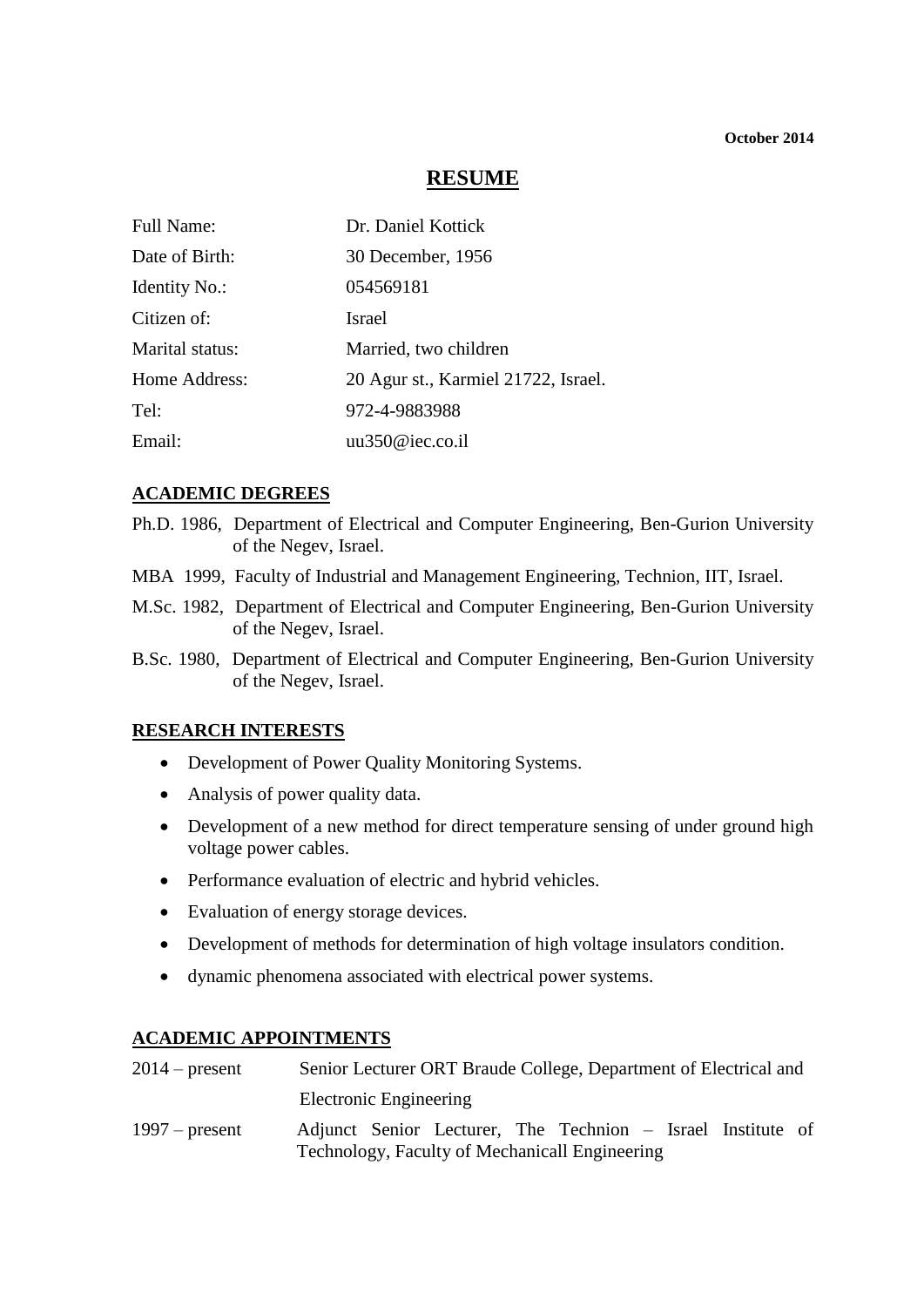| $1992 - 2013$ | Adjunct Lecturer (Teacher C, equivalent to Associate Professor),<br>Tel-Aviv University, School of Architecture |  |  |  |
|---------------|-----------------------------------------------------------------------------------------------------------------|--|--|--|
| $1993 - 2014$ | Adjunct Senior Lecturer, ORT Braude College, Department of<br>Electrical and Electronic Engineering             |  |  |  |

#### **TEACHING EXPERIENCE**

#### **The Technion**–**Israel Institute of Technology**

#### **Graduate Courses:**

Advanced automotive propulsion systems

#### **Undergraduate Courses:**

Electrical Drives

### **Tel Aviv University**

## **Graduate Courses:**

High Voltage Circuit Breakers

Components of Distribution Systems

#### **Undergraduate Courses:**

Illumination and Electrical Facilities

#### **ORT Braude College of Engineering:**

## **Undergraduate Courses:**

Power Systems A

Energy Conversion A

Energy Conversion B

Power Electronics

### **New courses**

Power Quality High Voltage Technologies

### **PUBLIC PROFESSIONAL ACTIVITIES (Last 10 years):**

| $2011$ – present | Member (IEC representative), Technical Committee 265 on Power<br>Quality, the Standards Institution of Israel       |
|------------------|---------------------------------------------------------------------------------------------------------------------|
| $2010$ – present | Member (SEEEI representative), Technical Committee 1317 on<br>Electric Vehicle, the Standards Institution of Israel |
| 2009-present     | Member Society of Power Quality SEEEI                                                                               |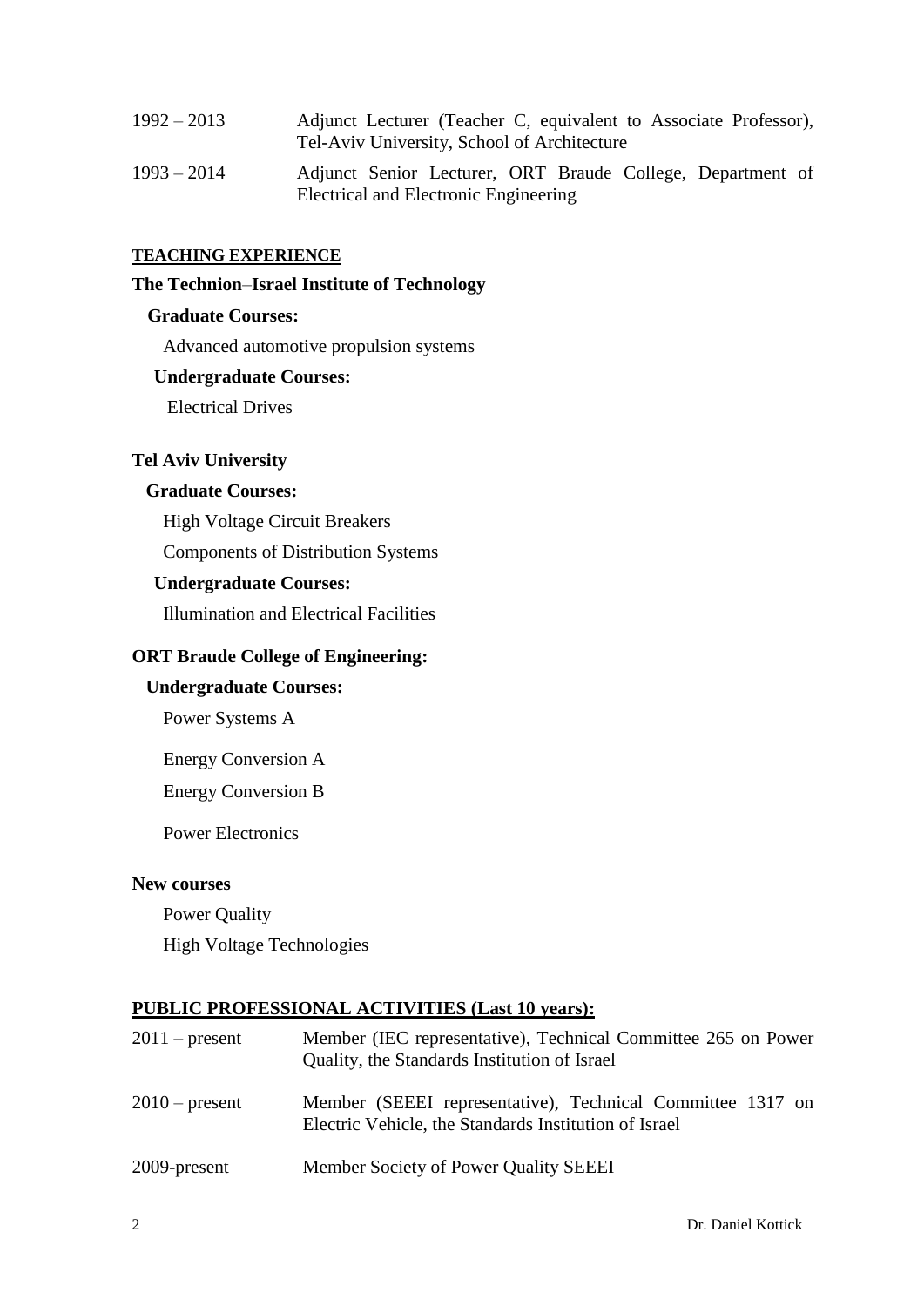| $2004$ - present | Editorial Board Member, Electricity and People, SEEEI                                                                                          |
|------------------|------------------------------------------------------------------------------------------------------------------------------------------------|
| 2007-2013        | Member Cigre Committee B2 Working Group 21 "Insulators" Arc<br>Protection and Diagnosis for Composite String Insulators                        |
| $2010 - 2011$    | Member (IEC representative), Expert Committee 220202 on Power<br>Quality for Wind Turbines, the Standards Institution of Israel                |
| 2007-2009        | Principal Investigator, Use of Leakage Current Monitoring System<br>for Pollution Monitoring on Overhead Lines, CEATI project<br>#T063700-3209 |

# **PROFESSIONAL EXPERIENCE:**

1986 – 2014 Senior Expert (highest professional degree, equivalent to department head), Head Insulation & Insulators Section, Electrical R&D laboratory, Israel Electric Corp. Ltd. P.O.Box 10, Haifa 31000, Israel

### **IEC ACTIVITIES (Last 10 years)**

| 2013-2014 | Member Working Group the Influence of Renewable Power<br>Sources on Power Quality                                        |
|-----------|--------------------------------------------------------------------------------------------------------------------------|
| 2012-2014 | Head Working Group Development of a Low Voltage Power<br><b>Quality Monitoring System</b>                                |
| 2010-2014 | Member IEC Technology Innovation Center Classification<br>Committee                                                      |
| 2007-2014 | Member Research & Development Projects Classification<br>Committee                                                       |
| 2004-2014 | Head Working Group Development of a High Voltage Power<br><b>Quality Monitoring System</b>                               |
| 2004-2014 | Member Steering Committee Power Quality Monitoring System for<br><b>High and Low Voltages</b>                            |
| 2008-2012 | Member Steering Committee Integration of "Better-Place" Electric<br>Cars to the Israeli Transportation and Power Systems |
| 2011      | Head Working Group Evaluation of Devices for Efficiency<br><b>Enhancement of Electrical Apparatus</b>                    |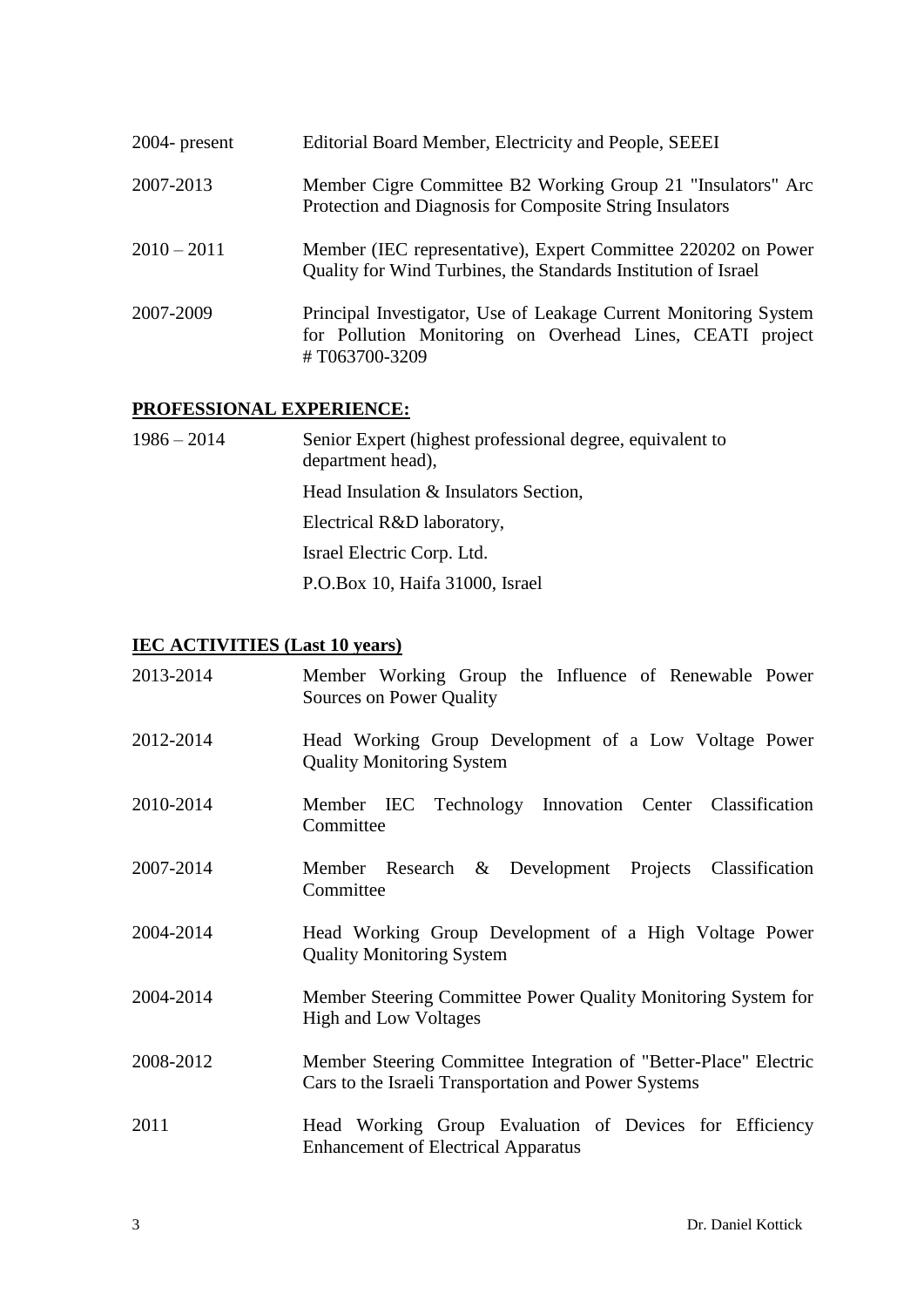| 2010      | Head Working Group Technical Solutions for the Operation of High<br><b>Voltage Power Cables</b>                       |
|-----------|-----------------------------------------------------------------------------------------------------------------------|
| 2009      | Member Working Group Criteria for Power quality of Supply for<br><b>High Voltage Customers</b>                        |
| 2007      | Member Working Group Characterization of a Power Quality Data<br><b>Base</b>                                          |
| 2005-2011 | Member Working Group Prevention of Bird Related Faults in the<br><b>Transmission Network</b>                          |
| 2008-2010 | Member Working Group the Influence of Better-Place Electric Cars<br>Project on Electric Infrastructure in Israel      |
| 2008      | Member Working Group Pollution Emissions Due to the Generation<br>of Electricity for Electric Cars Charging in Israel |
| 2006-2009 | Member Expert Group for Innovation Research and Development<br>Projects                                               |
| 2006      | Head Working Group Development of Emergency Procedures for<br>the R&D Division                                        |
| 2004      | Member Working Group Reliability field Demonstration for Power<br><b>Quality Monitoring and Analysis System</b>       |

# **MAIN TOPICS DELT WITH AT THE ISRAEL ELECTRIC CORP.:**

Development of a Load Shedding System – The load shedding system is designed to protect the electrical system in cases of sudden shortages of generation capacity. As the Israeli power system is not interconnected to the neighboring systems the load shedding system is of utmost importance. Our work focused on research and development of topics intended to improve the efficiency and reliability of the system and ensuring optimal operation. As a result of the research the load shedding system was improved and updated. The load shedding system operates successfully for many years and prevents blackouts following major faults in the transmission network.

Electric Transportation – Head of electric vehicle project at the IEC including electric and hybrid vehicles. The main goal of the research was to increase the usage of electric transportation (trains, cars) in Israel by electrification of the vehicle fleet. The IEC purchased a license to use and promote Zinc-Air battery technology in the Middle East. The Zinc-Air battery technology is very promising in its high energy density which could ensure long vehicle range between consecutive battery charges. Many research projects, experiments and surveys were performed. The research studied the impact of different electric vehicle penetration scenarios on the performance of the power distribution and generation systems. Another research aspect focused on pollution emissions due to the charging of electric vehicle batteries.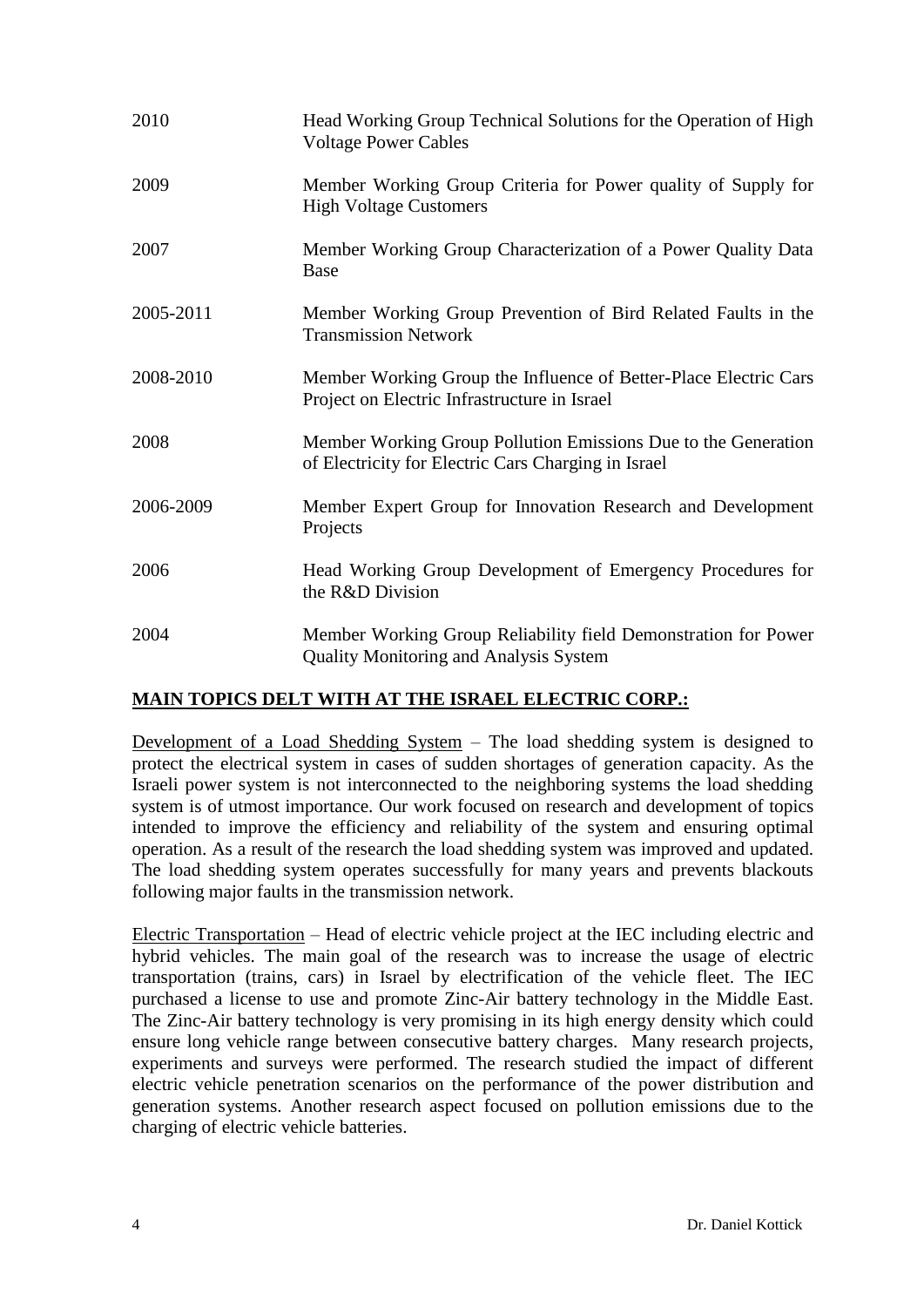Construction of a Nationwide Power Quality Monitoring System – Head of the project. The growing dependence of nationwide economics on power quality led power companies to deal with this subject. Economically it is not reasonable to seek perfect power quality, since it leads to huge investments. Therefore a power quality level suitable for most customers should be utilized. The power quality monitoring system of the IEC is composed of 250 measuring instruments spread all over the country, it is one of the largest systems in the world. The measurements are performed according to international standards. The project was supported by extensive research in many topics including the determination of the responsible party for the power quality deterioration, the immunity of consumers to different kinds of power quality deviations etc.

Research of Power Quality data – Head of a working group. The power quality data collected by the monitoring system is being constantly researched, analyzed and reported. Many research projects are performed. Voltage dips and short interruptions are the most important aspects of power quality and are the main reasons for customer complaints. One research focused on these aspects and analyzed the main causes for the disturbances. As a consequence of the research several improvements were recommended in order to improve power quality of supply. Another important aspect of power quality is the harmonic content of the voltage and the current. Harmonics are generated both by the consumers and by the utility it is not easy to determine who is responsible. Another research project focuses on the harmonic trend for several years; it is believed that the harmonic content of the voltage is increasing due to the increase share of power electronics.

Research on the Influence of Photovoltaic Facilities on Power Quality of Supply - Head of a working group. In recent years, many countries and power utilities have started to integrate the power systems with advanced Photovoltaic (PV) facilities for electricity production. Construction and utilization of PV installations has economic and environmental benefits that are obvious and well known. However, the disadvantages due to reduction of the power quality of supply should be reviewed and addressed. The two main challenges involved in operating PV facilities are dealing with unstable source of energy and power quality problems. This research reviews the effect of PV facilities on the power quality of supply in Israel.

Continuous Temperature monitoring of Under Ground High Voltage Power Cables – Head of the project. The number of high voltage underground cables is expected to increase rapidly in the future as a result of the population density increase in urban areas and environmental restrictions. The temperature monitoring relies on optoelectronic equipment that launches laser light into fiber-optic cable. A fraction of the light that is reflected back is temperature dependent. This research focuses on introduction of the monitoring method to the Israeli power transmission network. The monitoring results provide temperature profile along the power cable. The research enables reliable operation of the power cable and reduces the danger of overheating of the power cable.

On-Line wireless PD Monitoring System for Contamination Detection on High Voltage Overhead Transmission Lines Insulators - Head of the project. Contaminated insulators in polluted areas may lead to flashovers and outages if they are not cleaned periodically. Resulting voltage sags and interruptions of the supply voltage can cause considerable loss of capital to the industry and penalties to electric utilities. The research used Partial Discharge (PD) measurements for the detection of contaminated insulators. The method was laboratory researched and field trialed for monitoring of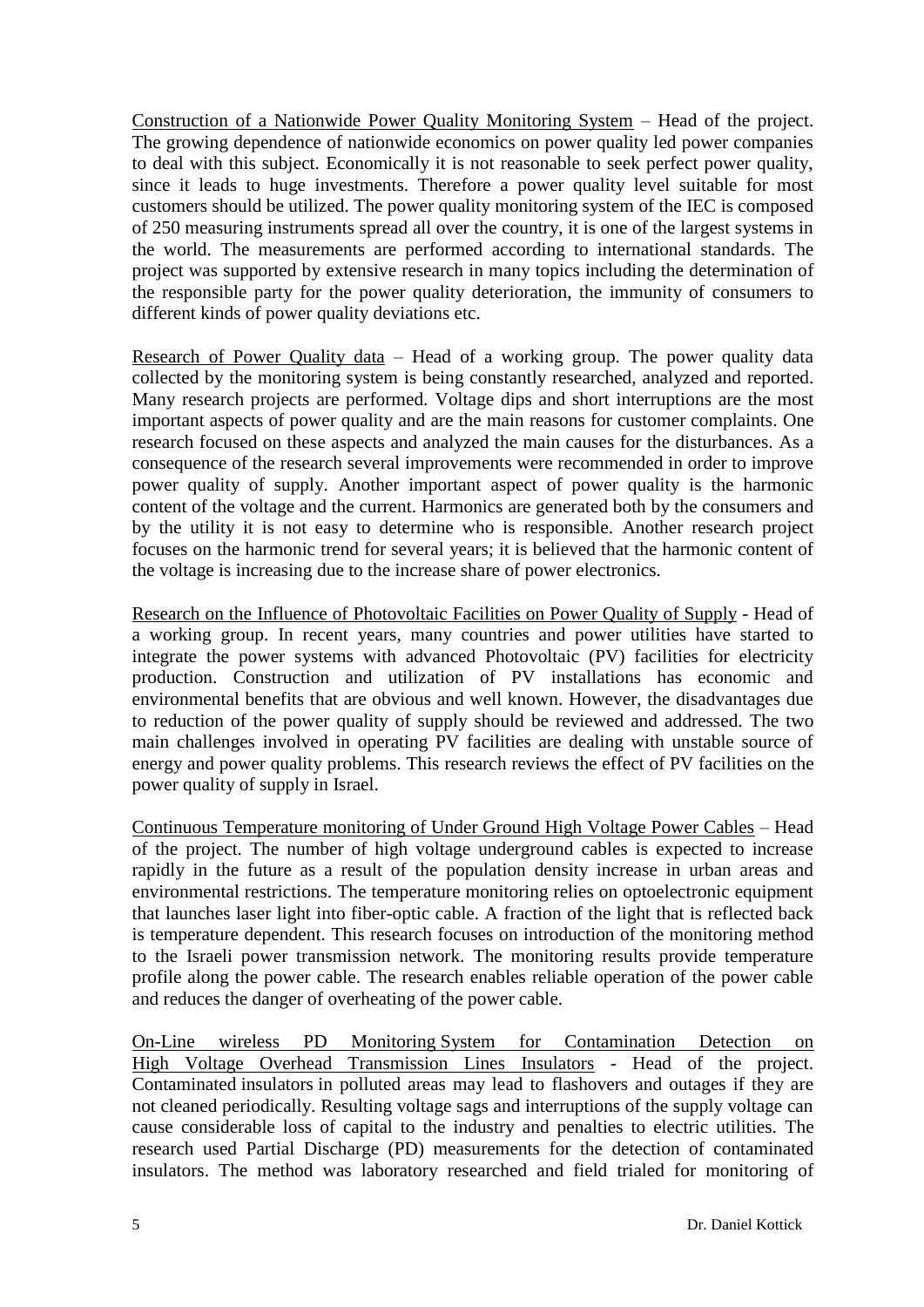ceramic isolator strings for 400kV and 161kV transmission lines. Following the successful research the technology was listed as one of 14 technologies to watch in 2014 by Smart Grid News, it is now implemented on operational high voltage lines in Israel.

# **MEMBERSHIP OF SOCIETIES AND OTHER QUALIFICATIONS:**

Senior Member of IEEE.

Member of the Association of Engineers and Architects in Israel.

Chartered Engineer in Israel.

Senior Member of SEEEI.

# **GRADUATE STUDENTS**

### **M. Sc. student Supervision**

*Completed theses:*

1. Yehuda Khaksur (joint supervisor Prof. R. Rabinovici, Ben-Gurion University of the Negev), "Power Quality as a Result of Privatization of the Israeli Power Supply System", 2004.

# **LIST OF PUBLICATIONS**

## **Original Papers in Profession Journals with Referees**

- 1. B. Z. Kaplan and D. Kottick, "Another Stabilized Generator Model for Three-Phase Sine Waves", Math. and Compu. in Simulation, Vol. 23, pp. 277-279, 1981.
- 2. B. Z. Kaplan and D. Kottick, "Use of a Three-Phase Oscillator Model for the Compact Representation of Synchronous Generators", IEEE Trans. on Magnetics, Vol. MAG-19, pp. 1480-1486, 1983.
- 3. B. Z. Kaplan and D. Kottick, "A Compact Representation of Synchronous Motors and Unregulated Synchronous Generators", IEEE Trans. on Magnetics, Vol. MAG-21, pp. 2657- 2663, 1985.
- 4. D. Kottick and B. Z. Kaplan, "A Novel Method for Regulating Terminal Voltages in a Laboratory Synchronous Generator System", Proc. of the IEEE, Vol. 74, pp. 763-764, 1986.
- 5. J. Daboul, B. Z. Kaplan and D. Kottick, "Analysis of Symmetrically Stabilized Oscillator and some of its Applications", IEEE Trans. on Circuits and systems, Vol. CAS-34, pp. 561-565, 1987.
- 6. D. Kottick and B. Z. Kaplan, "Employment of Three-Phase Compact Oscillator Model for Representing Comprehensively Two Synchronous Generator System", Electric Machines and Power Systems, Vol. 12, pp. 363-375, 1987.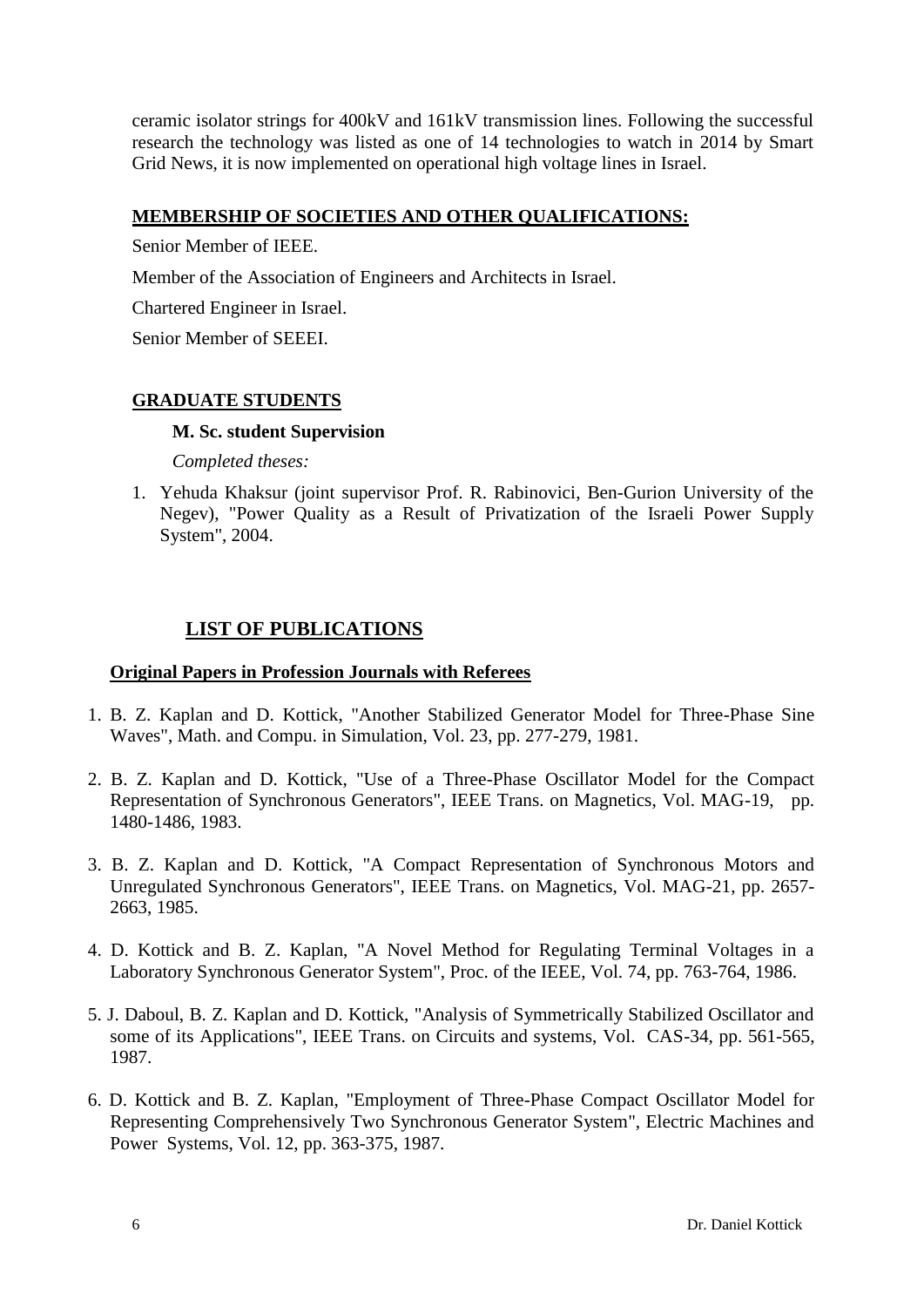- 7. B. Z. Kaplan and D. Kottick, "Modeling and Simulation of Synchronous Motors Connected to a Source of Variable Frequency", IMACS 1989, pp. 243-245, 1989.
- 8. Y. Halevi and D. Kottick, "Optimal Load Shedding System", IEEE Trans. on Energy Conversion, Vol. 8, pp. 207-213, 1993.
- 9. D. Kottick, M. Blau and D. Edelstein, "Battery Energy Storage for Frequency Regulation in an Island Power System", IEEE Trans. on Energy Conversion, Vol. 8, pp. 455-459, 1993.
- 10. D. Kottick and M. Blau, "Operational and Economic Benefits of Battery Energy Storage Plants", Int. J. on Electrical Power & Energy Systems, Vol. 15, pp. 345-349, 1993.
- 11. D. Kottick, "Dynamic Phenomena in Island Power Systems", Electric Machines & Power Systems, Vol. 22, No. 4, pp. 481-492, 1994.
- 12. D. Kottick and O. Or, "Neural-Networks for the Calculation of the Minimum Frequency during Forced Outage of a Generating Unit", Electric Power & Energy Systems, Vol. 17, No. 6, pp. 371-375, 1995.
- 13. D. Kottick and B. Z. Kaplan, "Development of a Model for Representing Dynamic Behavior of Variable Speed Drives Synchronous Motors", IEE Proc. Electric Power Application, Vol. 142 pp. 269- 274, 1995.
- 14. D. Kottick, M. Blau and Y. Frank, "Reliability of Supply to the Consumers as a Function of the Installed Generation Reserve Margin", Electric Power Systems Research, Vol. 33, pp. 63- 67, 1995.
- 15. D. Kottick and O. Or, "Neural-Networks for Predicting the Operation of a Load Shedding System", IEEE Trans. on Power Systems, Vol. 11, pp. 1350-1358, 1996.
- 16. V. Backmutsky, A. Shenkman, B. Shklyar, V. Zmudikov, D. Kottick and M. Blau, "A New DSP Method for Frequency Average Estimation in Power Systems", Electric Machines & Power Systems, Vol. 24, pp. 785-800, 1996.
- 17. G. Ginsberg, A. Serri, E. Flecher, D. Kottick, E. Karsenty and J. Shemer, "Mortality from Vehicular Particulate Emission in Tel-Aviv-Jaffa", World Transport Policy & Practice, Vol. 4, pp. 32-38, 1998.
- 18. V. Backmutsky, A. Shenkman, G. Vaisman, V. Zmudikov, D. Kottick and M. Blau, "New DSP Method for Investigating Dynamic Behavior of Power Systems", Electric Machines & Power Systems, Vol. 27, pp. 399-427,1999.
- 19. A. Friedman, N. Shaked, E. Perel, F. Gartzman, M. Sinvani, Y. Wolfus, D. Kottick, J. Furman and Y. Yeshurun, "HT-SMES Operating at Liquid Nitrogen Temperatures for Electric Power Quality Improvement Demonstrating", IEEE Trans. On Applied Superconductivity, Vol. 13, pp. 1875-1878, 2003.
- 20. D. Kottick and I. Kviatkovsky, "Israel Monitors Cable Temperature", Transmission & Distribution World, Vol. 60, pp. 52-56, June 2008.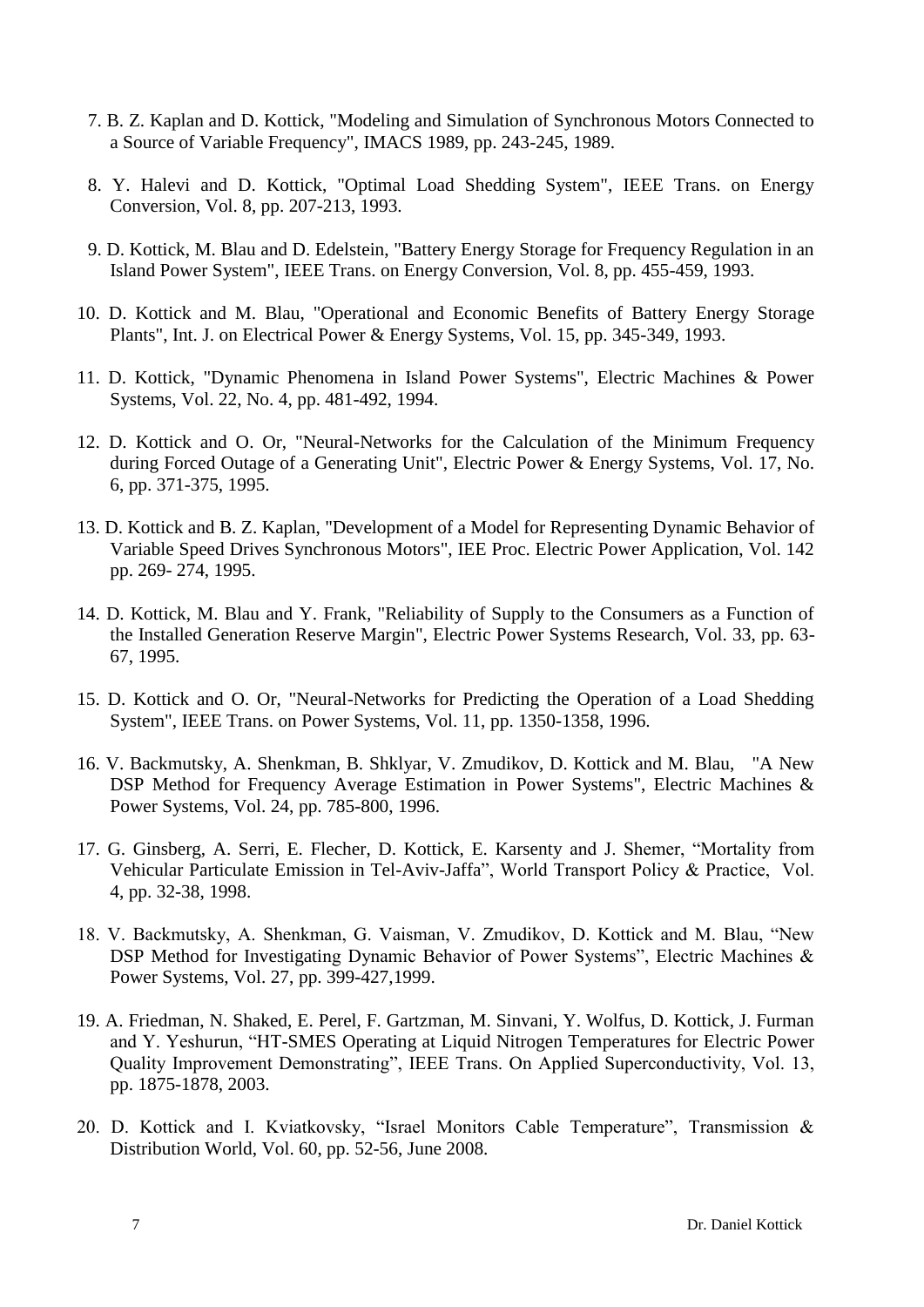- 21. D. Kottick, "Power Quality Monitoring System Voltage Dips, Short Interruptions and Flicker", EPQU Magazine, Vol. 3, Issue 2, 2008.
- 22. D. Kottick and J. Furman, "The Influence of Photovoltaic Facilities on Power Quality of Supply", Submitted for publication.

## **Patents**

1. R. Knijnik, D. Kottick, L. Mashlovesky, E. Wolfson, L. Frenkel, System and Method for Assessing Faulty Power-Line Insulator Strings, US 2013/0179099.

# **Original Papers in Conference Proceedings**

- 1. B. Z. Kaplan and D. Kottick, "Possible Contribution to the Modeling of Multi-generator Systems", Presentation and Proceedings publication at the "MELECON'81", Tel-Aviv, 24-28 May, 1981.
- 2. B. Z. Kaplan and D. Kottick, "A Synchronous Generator Model Based on Three-Phase Oscillator", Presentation and Proceeding publication at the International AMSE Conference Modeling & Simulation, Vol. 6, pp. 30-32, Paris, 1-3 July, 1982.
- 3. B. Z. Kaplan and D. Kottick, "A Compact Representation of Synchronous Machines", Presentation and Proceedings publication at the "MELECON'83", Athens, 24-26 May, 1983.
- 4. D. Kottick and B. Z. Kaplan, "A Compact Representation of a Two Synchronous Generators System", Presentation and Proceedings publication at the Summer Computer Simulation Conference, Boston, 23-26 July, 1984.
- 5. Y. Porat, D. Kottick and A. Bianu, "Reliability of Supply in the Insular Israeli Power System", Presentation and Proceedings publication at the 10th PSCC Conference, Graz, 19-25 August, 1990.
- 6. D. Kottick, M. Blau and M. Winokur, "An Introduction to Dynamic Security of Supply in the Israeli Power System", Presentation and Proceedings publication at the 17th Convention of Elec. Engineers in Israel, Tel-Aviv, 5-6 May, pp. 338-341 1991.
- 7. Y. Malachi, M. Winokur and D. Kottick, "Long Term Simulation of the Israel Power System Dynamic Response - Case Study", Presentation and Proceedings publication at the 3rd International Conference on Power Monitoring and Control, London, 26-28 June, 1991.
- 8. A. Sat, D. Kottick, O. Maimon and R. Romano, "Expert System for Intentional Power Cuts", Proceedings publication at the 4th International Conference on Ind. & Eng. Applications of AI and Expert Systems, Hawaii 2-5 June, pp. 419-426, 1991.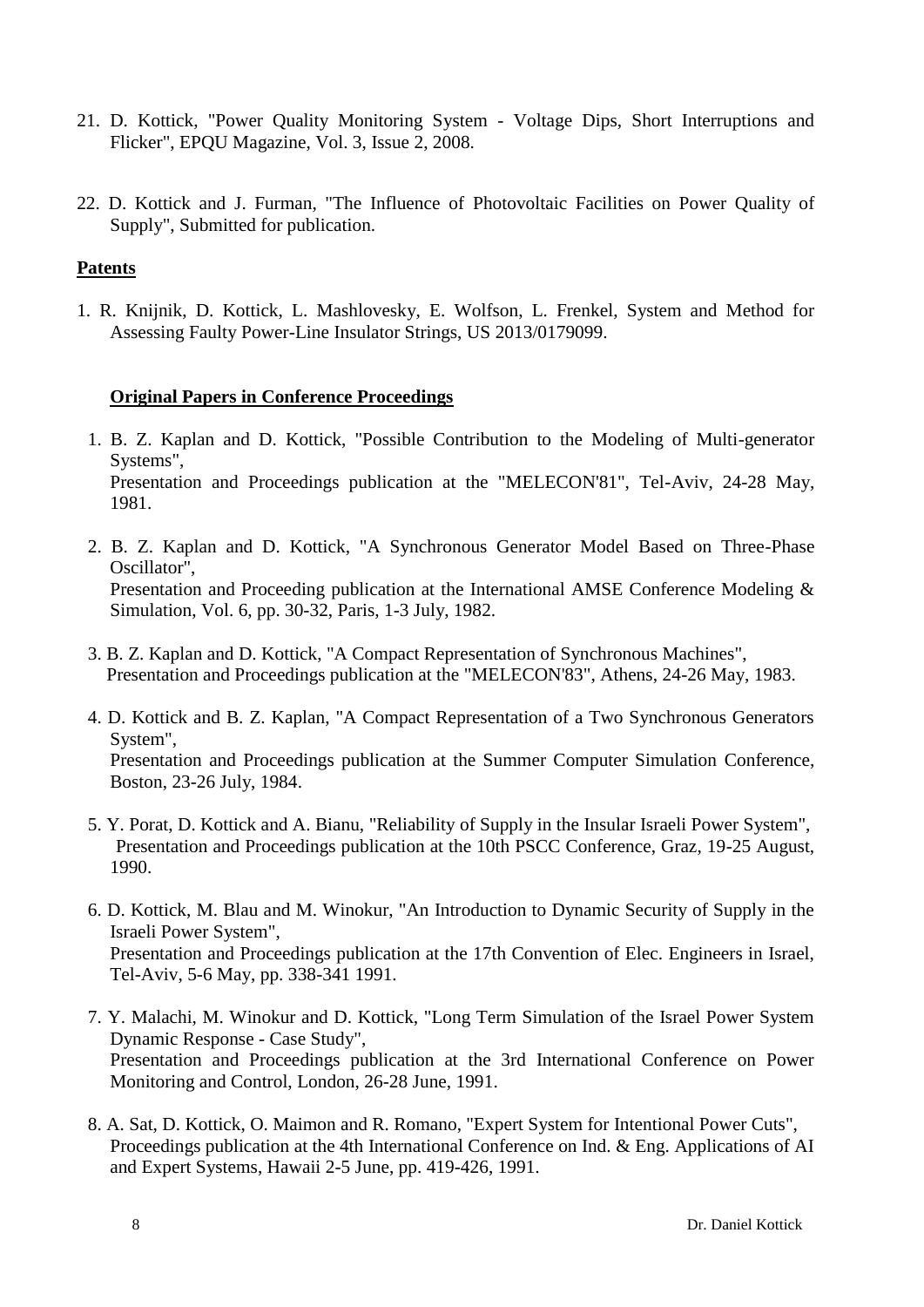- 9. D. Kottick and O. Or, "Preliminary Results of Implementation of Neural-Networks for Dynamic Security Assessment", Presentation and Proceedings publication at the 7th Conference on industrial Engineering and Management, Haifa, 28-29 April, 1992.
- 10. D. Kottick, M. Blau and Y. Halevi, "Evaluation of an Underfrequency Load Shedding Optimization Algorithm", Presentation and Proceeding publication at the 11th PSCC Conference, Avignon, 30 August - 3 September, pp. 437-441, 1993.
- 11. M. Blau, D. Kottick and Y. Frank, "A Battery Energy Storage Facility as a Substitute for spinning Reserve", Presentation and Proceeding publication at the 4th International Conference Batteries for Energy Storage, Berlin, 27 September - 1 October, pp. 102-113, 1993.
- 12. V. Backmutsky, D. Kottick, B. Shklyar M. Blau and V. Zmudikov, "Comparison of Methods and Algorithms for Accurate Frequency Trend Estimation Following Emergency Transients in Power Systems",

Presentation and Proceeding publication at the IEEE/NTUA Athens Power Tech Conference, Planning, Operation and Control of Today's Electric Power Systems, Athens, 5-8 September, pp. 271-274, 1993.

13. D. Kottick and Y. Frank, "Electric Vehicles Load Forecasts", Presentation and Proceeding publication at the UNIPEDE Second Conference on the Application of Electricity, Barcelona, 25-27 September 1995.

- 14. D. Kottick, Y. Frank and M. Blau, "Long Term Electric Energy Demand Forecasts for the Electric Vehicle Sector in Several Global Scenarios in Israel", Presentation and Proceeding publication at the 1st congress on Electric Power & Motion Control, Tel Aviv, 5-6 May, 1997.
- 15. L. Tartakovsky, Y. Zvirin, M. Gutmann, D. Kottick, Y. Frank and M. Blau, "Batteries for Electric Vehicles State of the Art", Presentation and Proceeding publication at the 1st congress on Electric Power & Motion Control, Tel Aviv, 5-6 May, 1997.
- 16. Y. Porat and D. Kottick, "Planning and Operational Considerations Allowing Secure and Economic Operation Development of Small Isolated Systems", Presentation and Proceeding publication at the 1st Mediterranean Conference on Power Generation, Transmission and Distribution, Nicosia, 16-18, November, 1998.
- 17. L. Tartakovsky, D. Kottick, Y. Frank, M. Gutman and Y. Zvirin, "Road Tests of Electric Vehicles Powered by Zinc-Air Battery", Presentation and Proceeding publication at the 7th International Conference of the Israel Society for Ecology and Environmental Quality Sciences in Jerusalem, June 13 - 18, 1999.
- 18. D. Kottick, L. Tartakovsky, M. Gutman and Y. Zvirin, "Results of Electric Demonstration Program",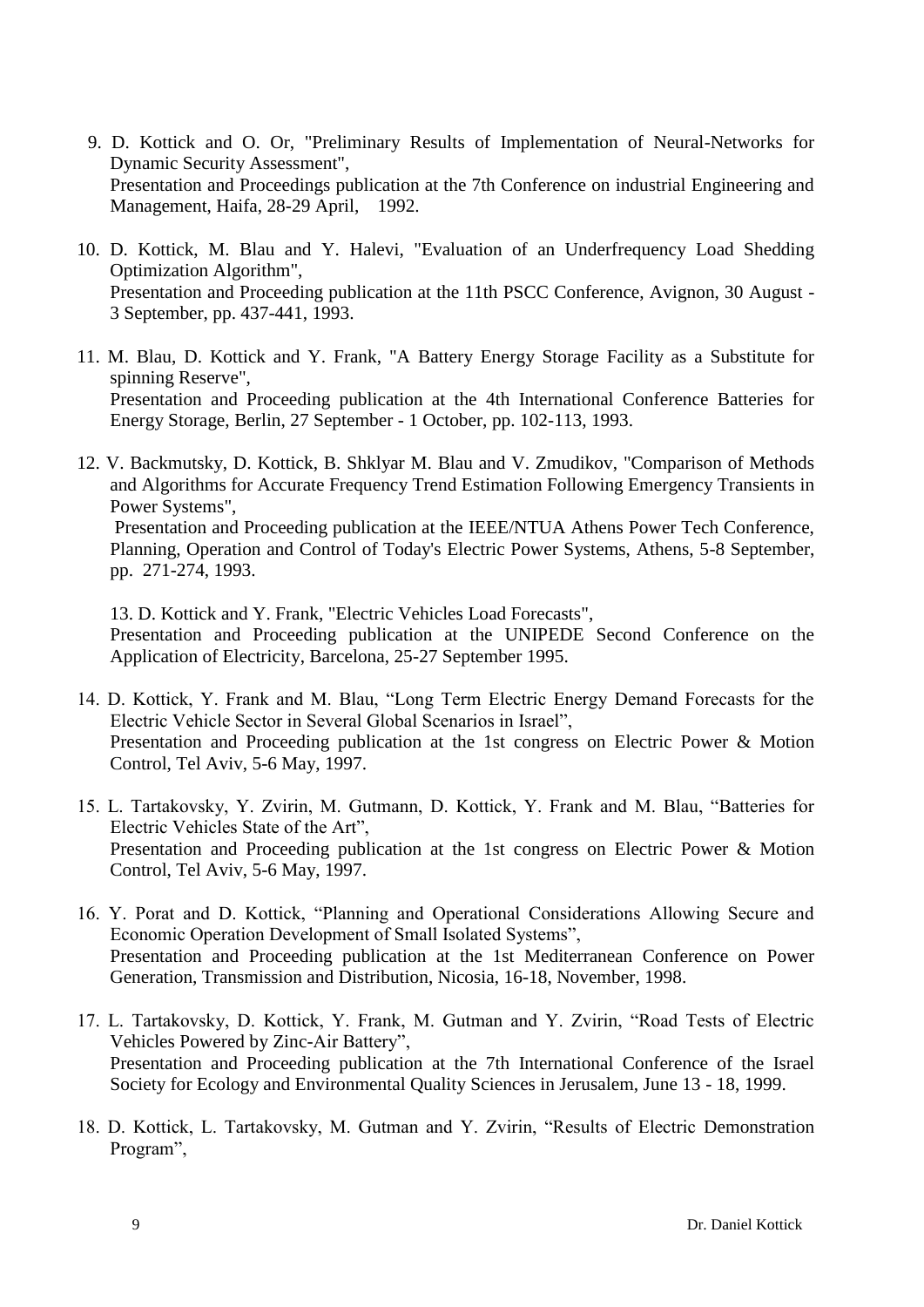Presentation and Proceeding publication at the 21st IEEE Convention of Electrical and Electronics Engineers in Israel, Tel-Aviv, 11-12, April, pp. 318-321, 2000.

- 19. D. Kottick and J. Furman, " Power Quality Monitoring System Voltage Dips and Short Interruptions", Electrical Power Quality & Utilization Magazine, Vol. 3, Issue 2, 2008. Presentation and Proceeding publication at the 9th IEEE International Conference Electrical Power Quality and Utilization, Barcelona, 9-11 October 2007.
- 20. E. Katz and D. Kottick, "Integration of Power Quality Monitoring and Lighting Detection Systems in Israel", Presentation and Proceeding publication at the Inter. Symposium on Lightning Protection, Curitiba Brazil, 9-13 November, 2009.
- 21. A. Levinzon, D. Kottick, R. Knijnik and L. Frenkel, "Online Wireless PD Monitoring System for Detection of Contamination over High Voltage Power Overhead Transmission Lines". Presentation and Proceeding publication at the CMDM 2011, 19-23 September, 2011, Bucharest, Romania.
- 22. A. Levinzon, D. Kottick, R. Knijnik and L. Frenkel, "On-line Wireless PD Monitoring System for Contamination Detection on High Voltage Overhead Transmission Lines Insulators". Presentation and Proceeding publication at 2012 Cigre Session 44, 26-31 August, 2012, Paris, France.

# **R&D Reports**

- 1. D. Kottick, "Introducing Battery Energy Storage to the Israeli Power System", Israel Electric Corp., Report No. RD-474, Jan. 1987.
- 2. D. Kottick and S. Feldman, "Simulation of Major Events in the Load Shedding System During 1986 and Improvement Suggestions", Israel Electric Corp., Report No. RD-483, Aug. 1987.
- 3. S. Fischer and D. Kottick, "The Load Shedding System Performance in 1987", Israel Electric Corp., Report No. RD-500, Nov. 1988.
- 4. Y. Malachi, D. Kottick and M. Winokur, "Long Term Simulation of the Israel Power System Dynamic Response - Case Study", Israel Electric Corp., Report No. RD-502, May 1989.
- 5. D. Kottick, M. Blau and A. Bianu, "The Power Generation System Reliability", Israel Electric Corp., Report No. RD-505, March 1989.
- 6. D. Kottick, M. Blau, A. Bianu and Y. Frank, "Determination of the Long Term Power Generation Planning Reliability Criterion", Israel Electric Corp., Report No. RD-517, Dec. 1989.
- 7. D. Kottick and M. Mejhiborsky, "Examination of the Operational Roles Following the Commission of the Rutenberg Power Station", Israel Electric Corp., Report No. RD-523, May 1990.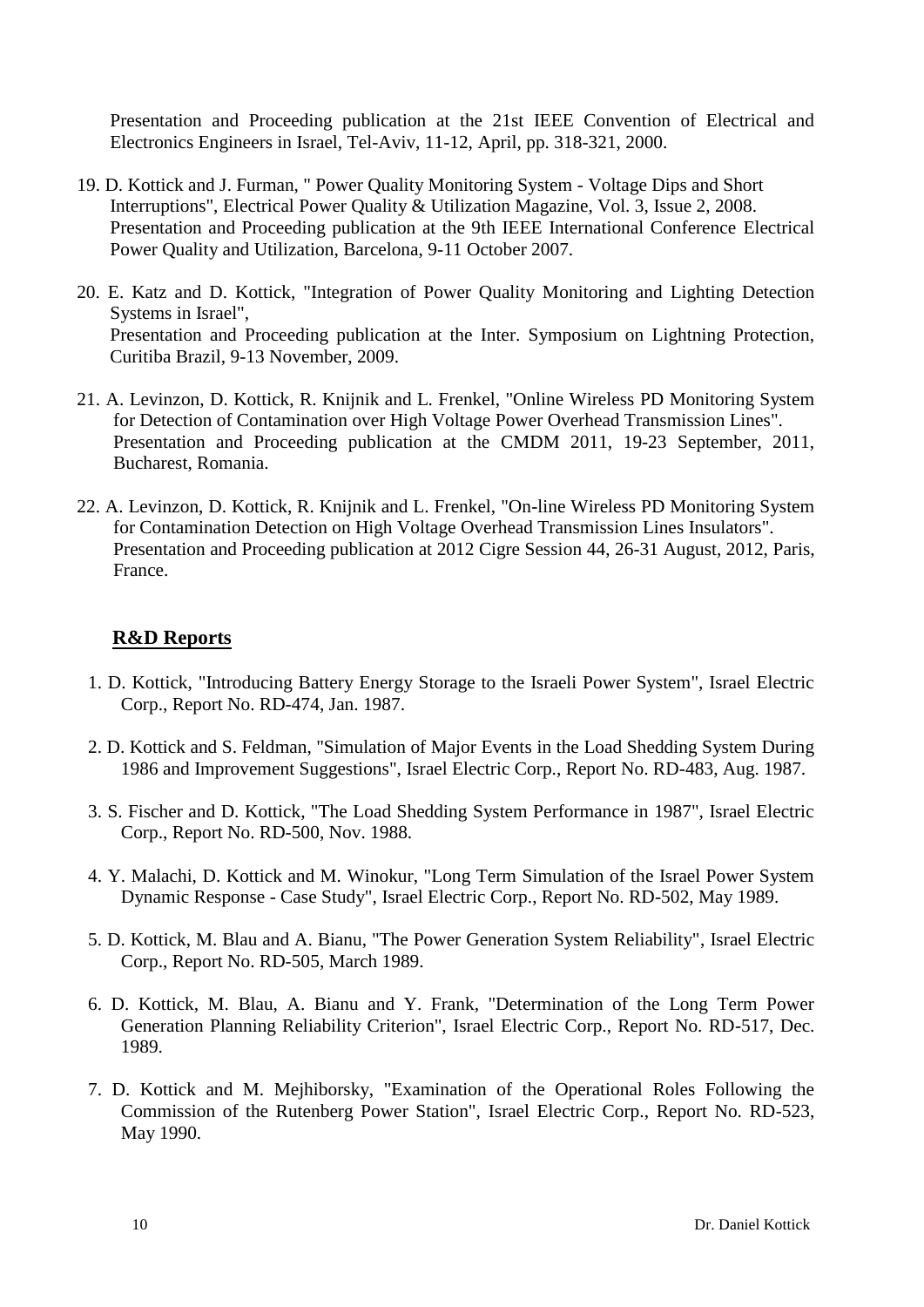- 8. A. Sat and D. Kottick, "A Prototype Expert System for Intentional Power Cuts", Israel Electric Corp., Report No. RD-525, July 1990.
- 9. M. Blau and D. Kottick, "Battery Energy Storage in Israel", Israel Electric Corp., Report No. RD-527, Aug. 1990.
- 10. D. Kottick and V. Lev, "Operational Indices for the Israel Power Generation System", Israel Electric Corp., Report No. RD-530, Aug. 1990.
- 11. D. Kottick, M. Blau and D. Edelstein, "Battery Energy Storage for Frequency Regulation in Israel", Israel Electric Corp., Report No. RD-538, Dec. 1990.
- 12. D. Kottick, Y. Malachi, M. Blau and M. Winokur, "Security of Supply in the Israeli Power System", Israel Electric Corp., Report No. RD-541, Feb. 1991.
- 13. D. Kottick and M. Blau, "Development of an Optimal Load Shedding System", Israel Electric Corp., Report No. RD-561, Dec. 1991.
- 14. D. Kottick and O. Or, "Neural Network System Designed for Calculation of the Minimal Frequency During Generation Unit Forced Outage", Israel Electric Corp., Report No. RD-568, Feb. 1992.
- 15. D. Kottick and M. Blau, "Electrical Vehicle Present Situation and Future Aspects", Israel Electric Corp., Report No. RD-570, Feb. 1992.
- 16. M. Blau, Y. Frank and D. Kottick, "Battery Energy Storage Plant Project", Israel Electric Corp., Report No. RD-580, July 1992.
- 17. D. Kottick, M. Blau, Y. Malachi, O. Or, "Dynamic Security Assessment in the Israeli Power System", Israel Electric Corp., Report No. RD-566, Aug. 1992.
- 18. Y. Frank, M. Blau and D. Kottick, "The Load Shedding System Performance in 1991", Israel Electric Corp., Report No. RD-588, Dec. 1992.
- 19. M. Blau, D. Kottick and A. Bianu, "Reliability of Supply of the IEC during 1991", Israel Electric Corp., Report No. RD-593, Feb. 1993.
- 20. Y. Frank, M. Blau and D. Kottick, "The Load Shedding System Performance in 1992", Israel Electric Corp., Report No. RD-596, July 1993.
- 21. D. Kottick and V. Lev, "Long Term Electricity Load Forecasts in the Electric Transportation Sector", Israel Electric Corp., Report No. RD-601, November 1993.
- 22. D. Kottick, M. Blau and O. Or, "Neural-Networks for Load Forecasting", Israel Electric Corp., Report No. RD-606, October 1993.
- 23. Y. Frank and D. Kottick, "Fuel Cells State of the Art and Expected Developments", Israel Electric Corp., Report No. RD-609, December 1993.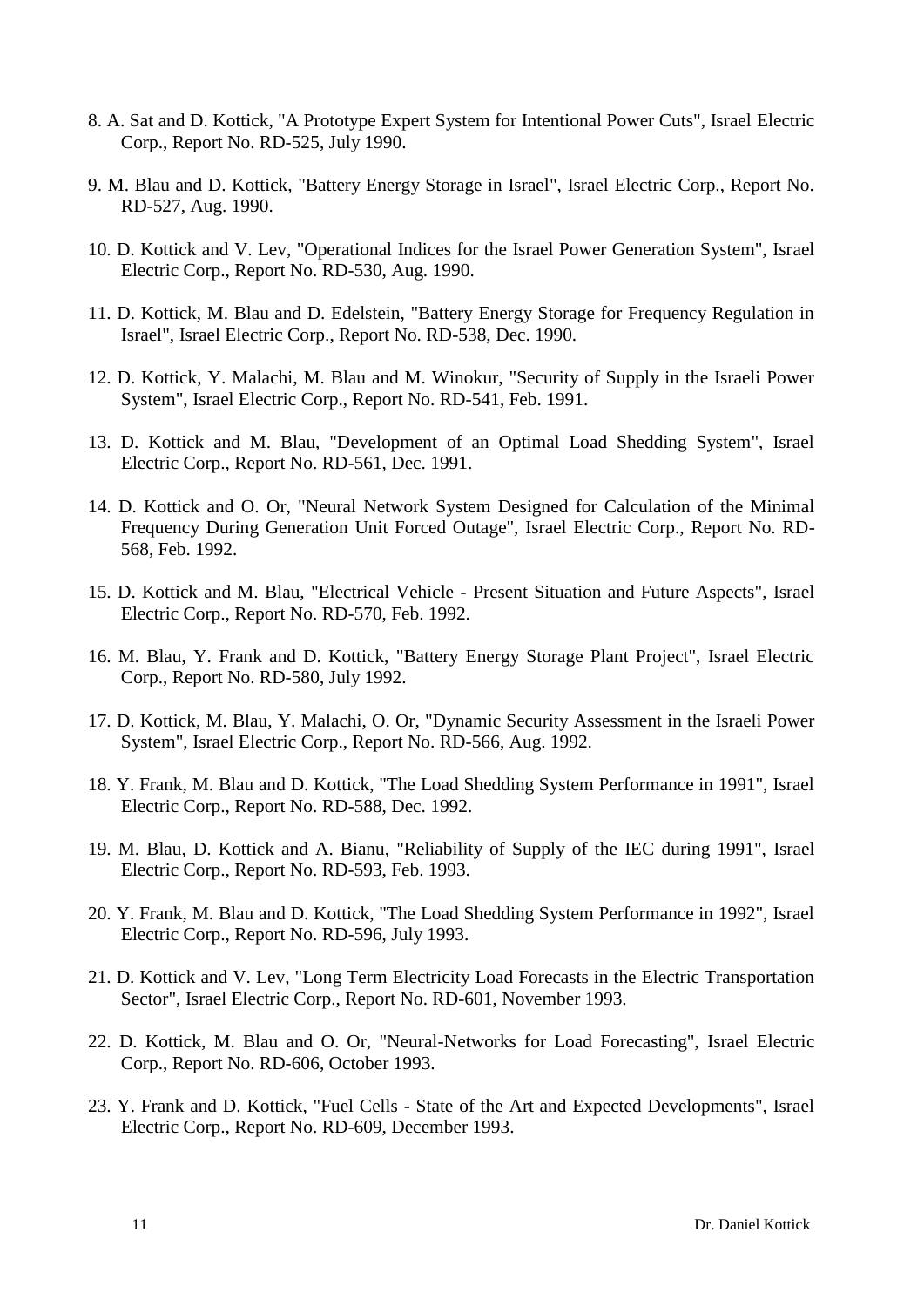- 24. M. Blau, Y. Frank and D. Kottick, "Determination of a Reliability Criterion for Long Term Planning of the Generation System", Israel Electric Corp., Report No. RD-613, March 1994.
- 25. D. Kottick and M. Zimin, "Dynamic Phenomena in an Interconnected Israeli Egyptian Power System", Israel Electric Corp., Report No. RD-619, June, 1994.
- 26. D. Kottick, M. Blau, M. Berman and Y. Malachi, "Security of Supply in the Israeli Power System - Period Report", Israel Electric Corp., Report No. RD-620, June 1994.
- 27. Y. Frank, D. Kottick and M. Blau, "Propulsion of Electric and Hybrid Vehicles State of the Art and Expected Developments", Israel Electric Corp., Report No. RD-621, July 1994.
- 28. Y. Frank, M. Blau and D. Kottick, "The Load Shedding System Performance in 1993", Israel Electric Corp., Report No. RD-622, August 1994.
- 29. Y. Frank, M. Blau and D. Kottick, "The Load Shedding System Performance in 1994", Israel Electric Corp., Report No. RD-630, July 1995.
- 30. M. Blau, D. Kottick and Y. Frank, "Generic Algorithm for Optimization of the Load Shedding System", Israel Electric Corp., Report No. RD-633, July 1995.
- 31. D. Kottick and Y. Frank, "Long Term Electricity Load Forecasts in the Agriculture Sector", Israel Electric Corp., Report No. RD-637, November 1995.
- 32. Y. Nusbaum, S. Frant, M. Blau, D. Kottick and A. Bianu, "The Reliability Criterion for Long Term Planning of the Generation System", Israel Electric Corp., Report No. RD-634, January 1996.
- 33. Y. Frank, M. Blau and D. Kottick, "The Load Shedding System Performance in 1995", Israel Electric Corp., Report No. RD-640, July 1996.
- 34. L. Tartakovski, M. Gutman, Y. Zvirin, Y. Frank and D. Kottick, "Air Condition System for Electric Vehicle", Israel Electric Corp., Report No. RD-645, October 1996.
- 35. Y. Frank, M. Blau and D. Kottick, "The Load Shedding System Performance in 1996", Israel Electric Corp., Report No. RD-666, November 1997.
- 36. D. Kottick, Y. Frank, L. Tartakovsky, M. Gutman, Y. Zvirin, "Zinc-Air Electric Vehicle Experiments Planning, Regenerative Braking and Air Conditioning System", Israel Electric Corp., Report No. RX-5, July 1998.
- 37. Y. Frank, M. Blau and D. Kottick, "The Load Shedding System Performance in 1997", Israel Electric Corp., Report No. RX-6, August 1998.
- 38. D. Kottick, "Continuous Temperature Monitoring in Under-Ground H.V. Cables", Israel Electric Corp., Report No. RL-86, February 1999.
- 39. L. Tartakovsky, M. Gutman, Y. zvirin and D. Kottick, "Test Performance of Electric Vehicle Powered by Zinc-Air Battery", Israel Electric Corp., Report No. RL- 178, April 1999.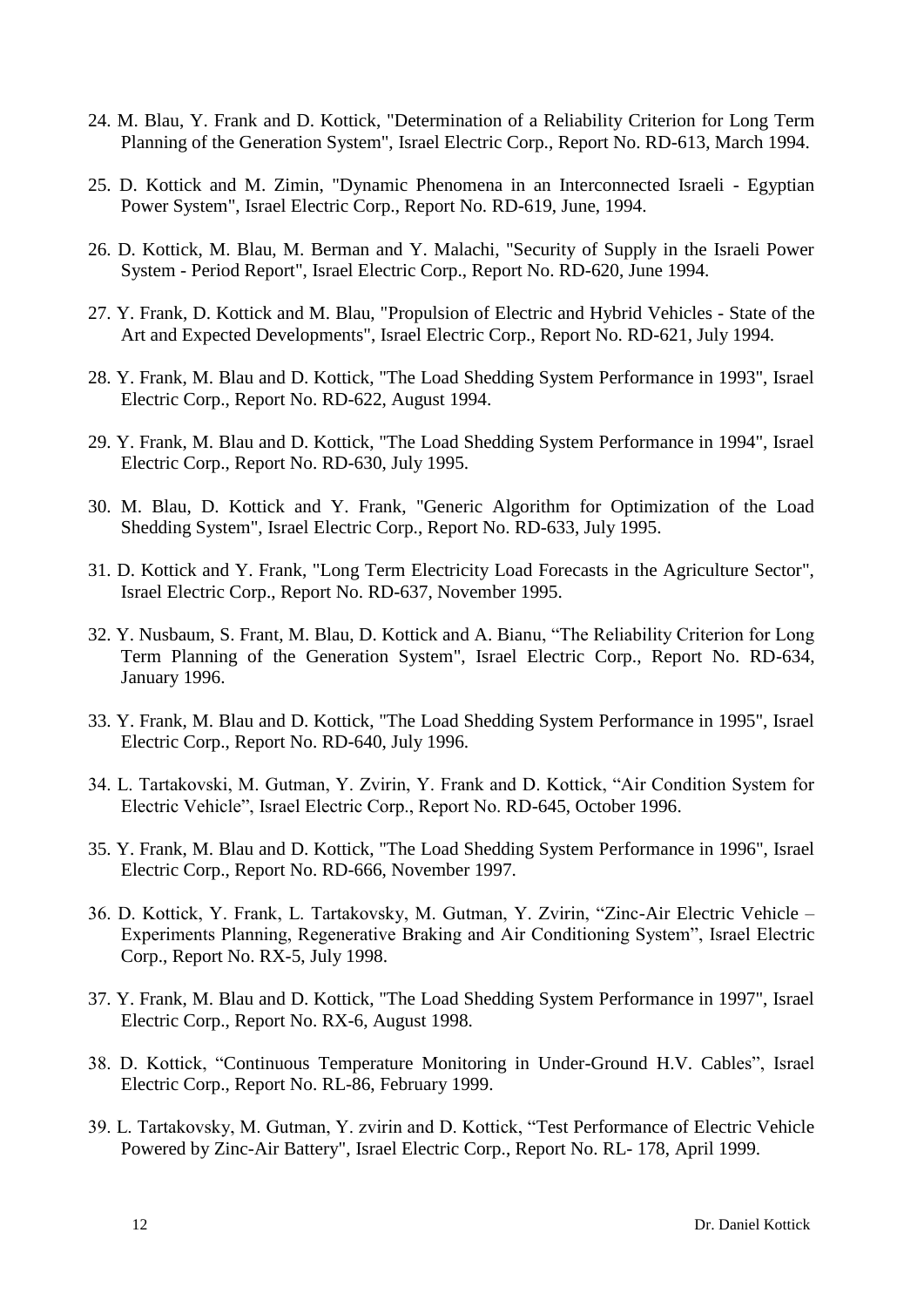- 40. D. Kottick, "Battery Energy Storage for Peak Shaving State of the Art" Israel Electric Corp., Report No. RL-153, May 2000.
- 41. D. Kottick, "Demonstration Test Results of Continuous Temperature Monitoring in Under-Ground H.V. Cables", Israel Electric Corp., Report No. RL-278, June 2000.
- 42. D. Kottick, "Portable Temperature Monitoring System for Underground Buried HV Power Cables", Israel Electric Corp., Specification E-465, July 2000.
- 43. D. Kottick, "Power Quality Monitoring System", Israel Electric Corp., Specification S-484, December 2001.
- 44. D. Kottick, "Power Quality Monitoring Systems in the World Survey", Israel Electric Corp., Report No. RL-485, January 2002.
- 45. D. Kottick, "Accessories for Temperature Monitoring System for Underground Buried HV Power Cables", Specification S-88, February 2002.
- 46. D. Kottick, J. Furman, L. Musafi, L. Dubovoy and R. Hida, "Summary of the Technical Stage of the Bid to Purchase a Power Quality Monitoring System", Israel Electric Corp., Report No. RL-388, 2002.
- 47. S. Arieli, D. Kottick, Y. Furman, Y. Katz, "Evaluation of a Continuous Temperature Monitoring Method for High Voltage Power Cables", Israel Electric Corp., Report No. RL-545, 2004.
- 48. R. Montianu, G. Kalman, D. Kottick, G. Shinfine, "Analysis of Results Obtained from a Leakage Current Monitoring System", Israel Electric Corp., Report No. RL-558, 2004.
- 49. A. Yeger, Y. Gratsch, A. Segev, D. Kottick, Y. Furman, S. Arieli, "The Influence of Current Asymmetry on Magnetic Field Near High Voltage Power Lines", Israel Electric Corp., Report No. RL-255, 2005.
- 50. D. Kottick, J. Furman, L. Musafi and L. Dubovoy, "Power Quality Monitoring System, Quarter Report for the South District", Israel Electric Corp., Report No. RL-507, 2006.
- 51. D. Kottick, J. Furman, L. Musafi and L. Dubovoy, "Power Quality Monitoring System, Quarter Report for the North District", Israel Electric Corp., Report No. RL-483, 2006.
- 52. D. Kottick, J. Furman, L. Musafi and L. Dubovoy, "Power Quality Monitoring System, Quarter Report for the Haifa District", Israel Electric Corp., Report No. RL-476, 2006.
- 53. D. Kottick, J. Furman, L. Musafi and L. Dubovoy, "Power Quality Monitoring System, Quarter Report for the Jerusalem District", Israel Electric Corp., Report No. RL-457, 2006.
- 54. D. Kottick, J. Furman, L. Musafi and L. Dubovoy, "Power Quality Monitoring System, Quarter Report for the Dan District", Israel Electric Corp., Report No. RL-451, 2006.
- 55. D. Kottick and, J. Furman, "Power Quality Monitoring System Voltage Dip and Short Interruptions", Israel Electric Corp., Report No. RL-383, 2006.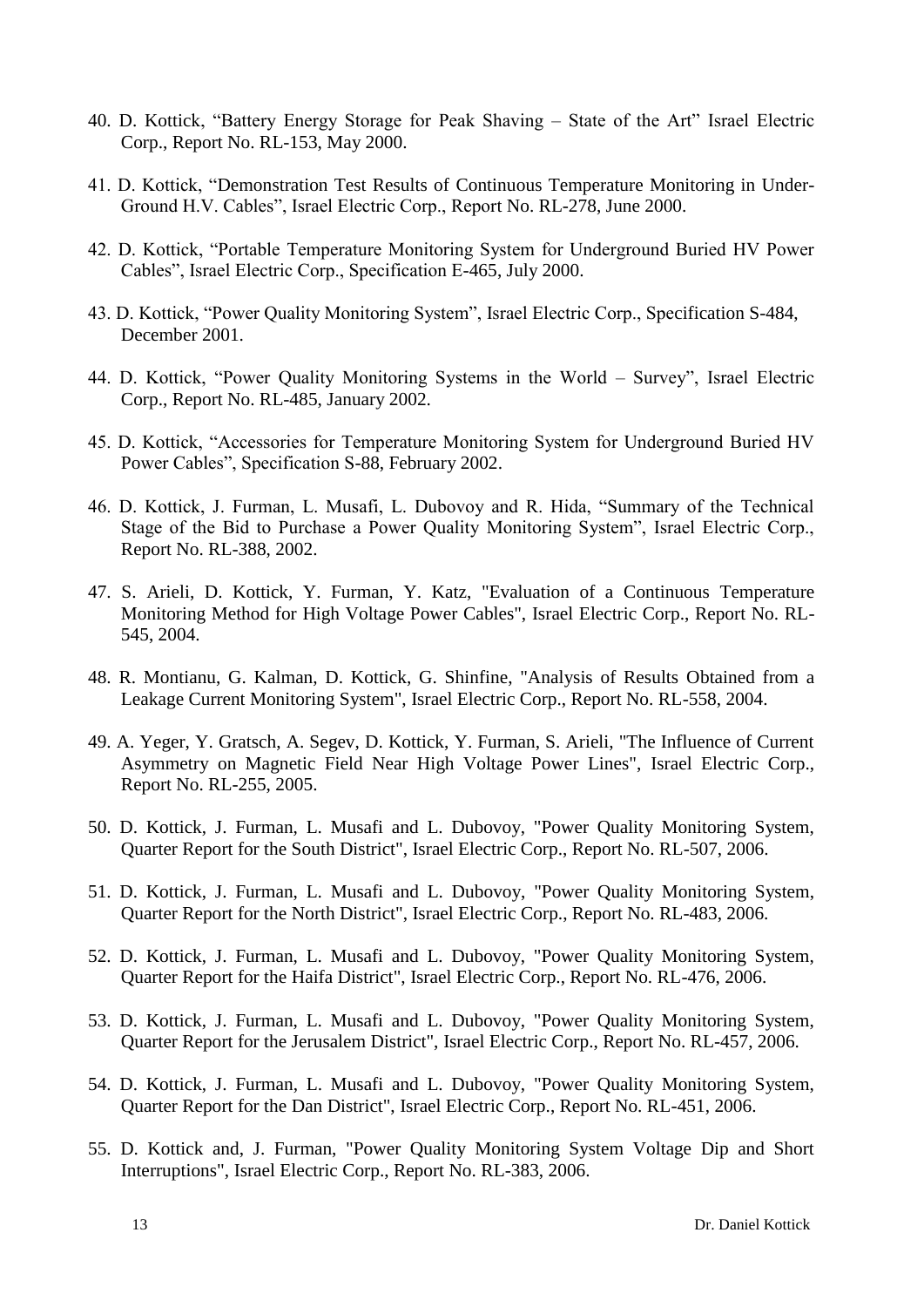- 56. D. Kottick, E. Katz J. Furman, L. Musafi and L. Dubovoy, "The Influence of Lightning Strike Near High Voltage Line on Power Quality", Israel Electric Corp., Report No. RL-316, 2006.
- 57. D. Kottick, J. Furman, L. Musafi and L. Dubovoy, "Power Quality Monitoring System, Annual Report for Medium Voltage Customers", Israel Electric Corp., Report No. RL-314, 2006.
- 58. D. Kottick, J. Furman, L. Musafi and L. Dubovoy, "Power Quality Monitoring System, Annual Report for High Voltage Customers", Israel Electric Corp., Report No. RL-315, 2006.
- 59. D. Kottick, J. Furman, L. Musafi and L. Dubovoy, "Power Quality Monitoring System, Annual Report for South District Medium Voltage Customers", Israel Electric Corp., Report No. RL-313, 2006.
- 60 D. Kottick, J. Furman, L. Musafi and L. Dubovoy, "Power Quality Monitoring System, Annual Report for North District Medium Voltage Customers", Israel Electric Corp., Report No. RL-313, 2006.
- 61. D. Kottick, J. Furman, L. Musafi and L. Dubovoy, "Power Quality Monitoring System, Annual Report for Dan District Medium Voltage Customers", Israel Electric Corp., Report No. RL-310, 2006.
- 62. D. Kottick, J. Furman, L. Musafi and L. Dubovoy, "Power Quality Monitoring System, Annual Report for Haifa District Medium Voltage Customers", Israel Electric Corp., Report No. RL-313, 2006.
- 63. D. Kottick and L. Mashlovesky, "Corona Rings for Composite Insulators", Israel Electric Corp., Report No. RL-105, 2006.
- 64 D. Kottick and, J. Furman, "Measurements of Energy in a High Voltage Power Line", Israel Electric Corp., Report No. RL-19, 2007.
- 65 D. Kottick and L. Mashlovesky, "Faults in High Voltage Composite Insulators", Israel Electric Corp., Report No. RL-83, 2007.
- 66. Kottick and L. Mashlovesky, "Faults in High Voltage Indoor Epoxy Insulators", Israel Electric Corp., Report No. RL-121, 2007.
- 67. D. Kottick and, J. Furman, "Power Quality Following Privatization Process", Israel Electric Corp., Report No. RL-145, 2007.
- 68. D. Kottick and L. Mashlovesky, "Analysis of High Voltage Interrupters", Israel Electric Corp., Report No. RL-219, 2007.
- 69. D. Kottick, J. Furman, L. Musafi and L. Dubovoy, "Power Quality Monitoring System, Annual Report for Medium Voltage Customers", Israel Electric Corp., Report No. RL-236, 2007.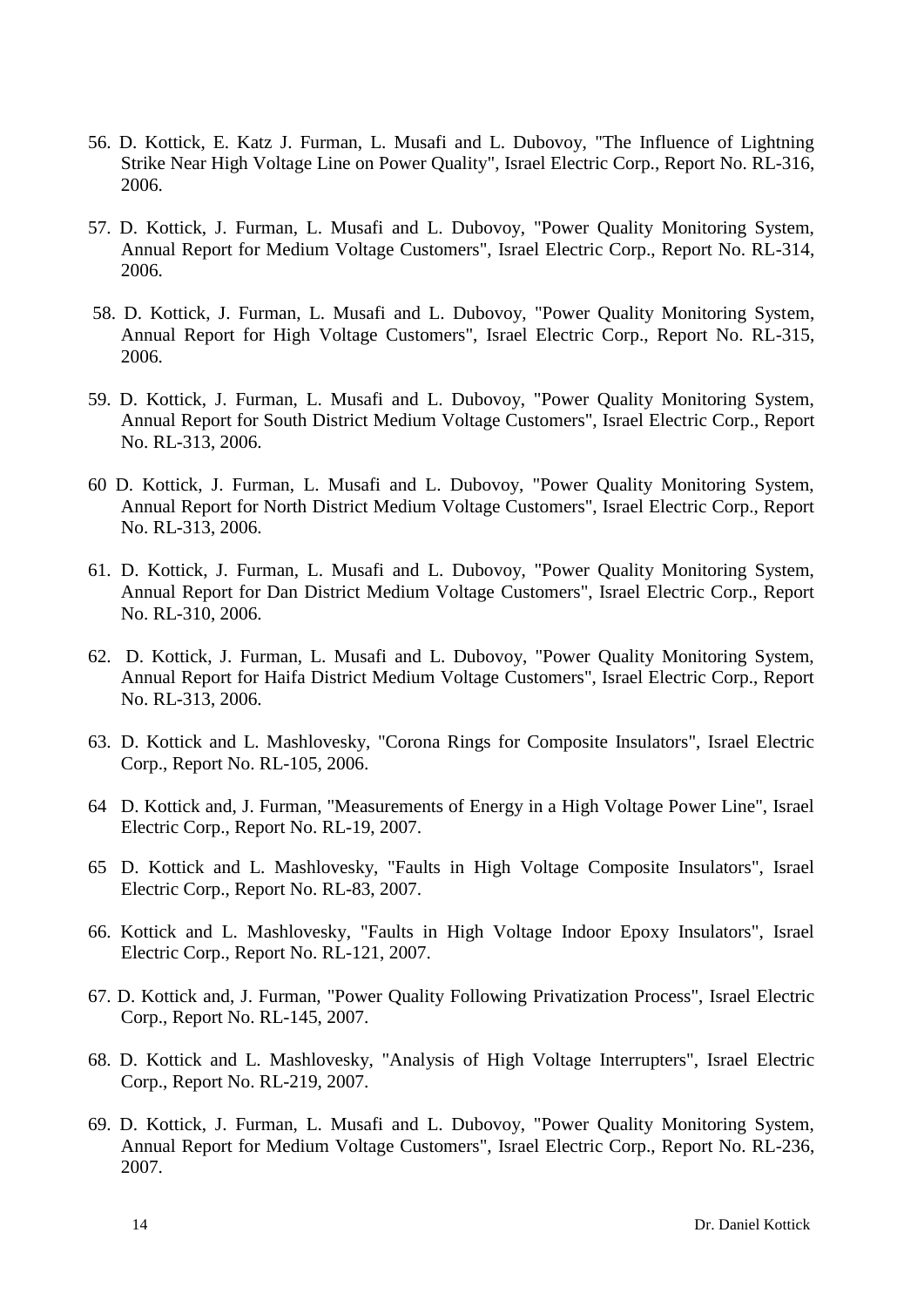- 70. D. Kottick and L. Mashlovesky, "Analysis of High Voltage Insulators", Israel Electric Corp., Report No. RL-331, 2007.
- 71. D. Kottick and L. Mashlovesky, "Composite Insulators Field Tests", Israel Electric Corp., Report No. RL-334, 2007.
- 72. D. Kottick and L. Mashlovesky, "Cause Determination for Long Rode High Voltage Insulators failure", Israel Electric Corp., Report No. RL-391, 2007.
- 73. D. Kottick, J. Furman, L. Musafi and L. Dubovoy, "Power Quality Event Analysis 2006", Israel Electric Corp., Report No. RL-429, 2007.
- 74. D. Kottick, J. Furman, L. Musafi and L. Dubovoy, "Power Quality Monitoring System, Annual Report for South District Medium Voltage Customers", Israel Electric Corp., Report No. RL-402, 2007.
- 75. D. Kottick and L. Mashlovesky, "Acceptance Test for Line-Post Medium Voltage Composite Insulators Supplied by Furukawa", Israel Electric Corp., Report No. RL-416, 2007.
- 76. D. Kottick and L. Mashlovesky, "Analysis of High Voltage Insulated Power Cable", Israel Electric Corp., Report No. RL-18, 2008.
- 77. D. Kottick, J. Furman, L. Musafi and L. Dubovoy, "On the Influence of Transmission System Faults on Power Quality", Israel Electric Corp., Report No. RL-26, 2008.
- 78. D. Kottick and L. Mashlovesky, "Acceptance Test for High Voltage Composite Insulators by Tyco", Israel Electric Corp., Report No. RL-125, 2008.
- 79. D. Kottick and L. Mashlovesky, "Analysis of Line-Post High Voltage Insulators", Israel Electric Corp., Report No. RL-185, 2008.
- 80. D. Kottick and L. Mashlovesky, "Corona Levels on Extra High Voltage Bus Insulators", Israel Electric Corp., Report No. RL-212, 2008.
- 81. D. Kottick, J. Furman, L. Musafi and L. Dubovoy, "Power Quality for Medium Voltage Customers for the period 2006-2007", Israel Electric Corp., Report No. RL-256, 2008.
- 82. D. Kottick, J. Furman, L. Musafi and L. Dubovoy, "Power Quality for High Voltage Customers for the period 2006-2007", Israel Electric Corp., Report No. RL-310, 2008.
- 83. D. Kottick, J. Furman, L. Musafi and L. Dubovoy, "Power Quality Monitoring System, Annual Report for Jerusalem District Medium Voltage Customers", Israel Electric Corp., Report No. RL-314, 2008.
- 84. D. Kottick, J. Furman, L. Musafi and L. Dubovoy, "Power Quality Monitoring System, Annual Report for Haifa District Medium Voltage Customers", Israel Electric Corp., Report No. RL-316, 2008.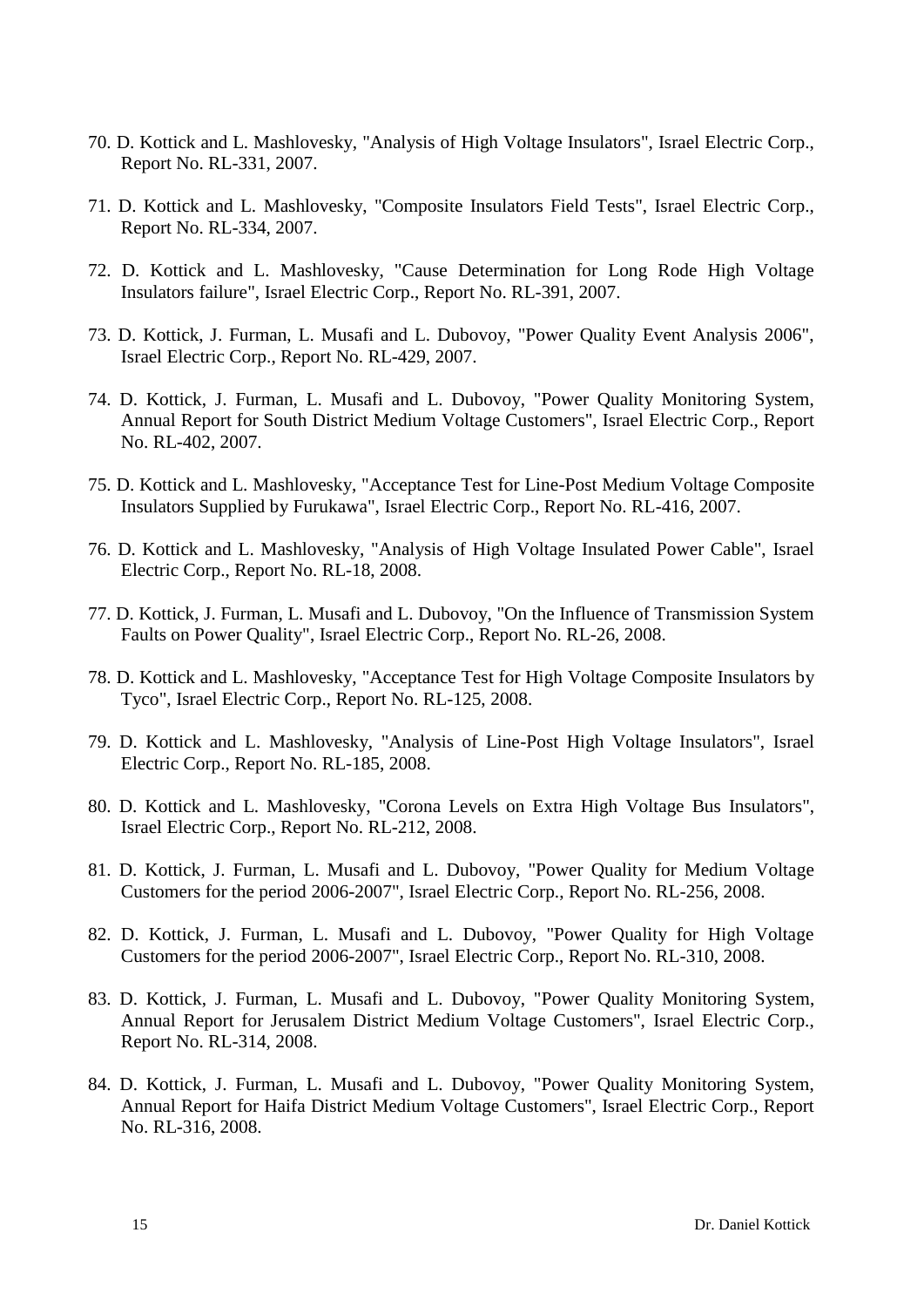- 85. D. Kottick, J. Furman, L. Musafi and L. Dubovoy, "Power Quality Monitoring System, Annual Report for Dan District Medium Voltage Customers", Israel Electric Corp., Report No. RL-318, 2008.
- 86. D. Kottick, J. Furman, L. Musafi and L. Dubovoy, "Power Quality Monitoring System, Annual Report for North District Medium Voltage Customers", Israel Electric Corp., Report No. RL-319, 2008.
- 87. D. Kottick, J. Furman, L. Musafi and L. Dubovoy, "Power Quality Monitoring System, Annual Report for South District Medium Voltage Customers", Israel Electric Corp., Report No. RL-320, 2008.
- 88. D. Kottick, J. Furman, L. Musafi and L. Dubovoy, "Power Quality Monitoring System for High Voltage Customers 2006-2007", Israel Electric Corp., Report No. RL-328, 2008.
- 89. D. Kottick and L. Mashlovesky, "Leakage Current Measurement on High Voltage Ceramic Insulator", Israel Electric Corp., Report No. RL-336, 2008.
- 90. D. Kottick and L. Mashlovesky, "Electrical Analysis of High Voltage Composite Insulators exposed to Line Faults", Israel Electric Corp., Report No. RL-354, 2008.
- 91. D. Kottick and L. Mashlovesky, "Partial Discharge on Medium Voltage Circuit Breakers", Israel Electric Corp., Report No. RL-401, 2008.
- 92. D. Kottick, J. Furman, L. Musafi and L. Dubovoy, "Power Quality Monitoring System for Medium Voltage Customers 2006-2007", Israel Electric Corp., Report No. RL-328, 2008.
- 93. D. Kottick, J. Furman, L. Musafi and L. Dubovoy, "Power Quality Monitoring of a Wind Farm", Israel Electric Corp., Report No. RL-5, 2009.
- 94. D. Kottick, J. Furman, L. Musafi and L. Dubovoy, "Power Quality Monitoring System for Medium Voltage Customers 2008", Israel Electric Corp., Report No. RL-128, 2009.
- 95. D. Kottick and L. Mashlovesky, "Acceptance Test for Medium Voltage Composite Insulator Manufactured by Zibo", Israel Electric Corp., Report No. RL-188, 2009.
- 96. D. Kottick, J. Furman, L. Musafi and L. Dubovoy, "Power Quality Monitoring System for High Voltage Customers 2008", Israel Electric Corp., Report No. RL-193, 2009.
- 97. D. Kottick and L. Mashlovesky, "Development of a Method for Diagnosis of the Condition of High Voltage Insulators by Partial Discharge Measurements", Israel Electric Corp., Report No. RL-197, 2009.
- 98. D. Kottick and L. Mashlovesky, "Use of Leakage Current Monitoring System for Pollution Monitoring on Overhead Lines", Israel Electric Corp., Report No. RL-199, 2009.
- 100. D. Kottick and S. Arieli, "High Voltage Power Cable Temperature Measurement with the Aid of Fiber Optics", Israel Electric Corp., Report No. RL-2, 2009.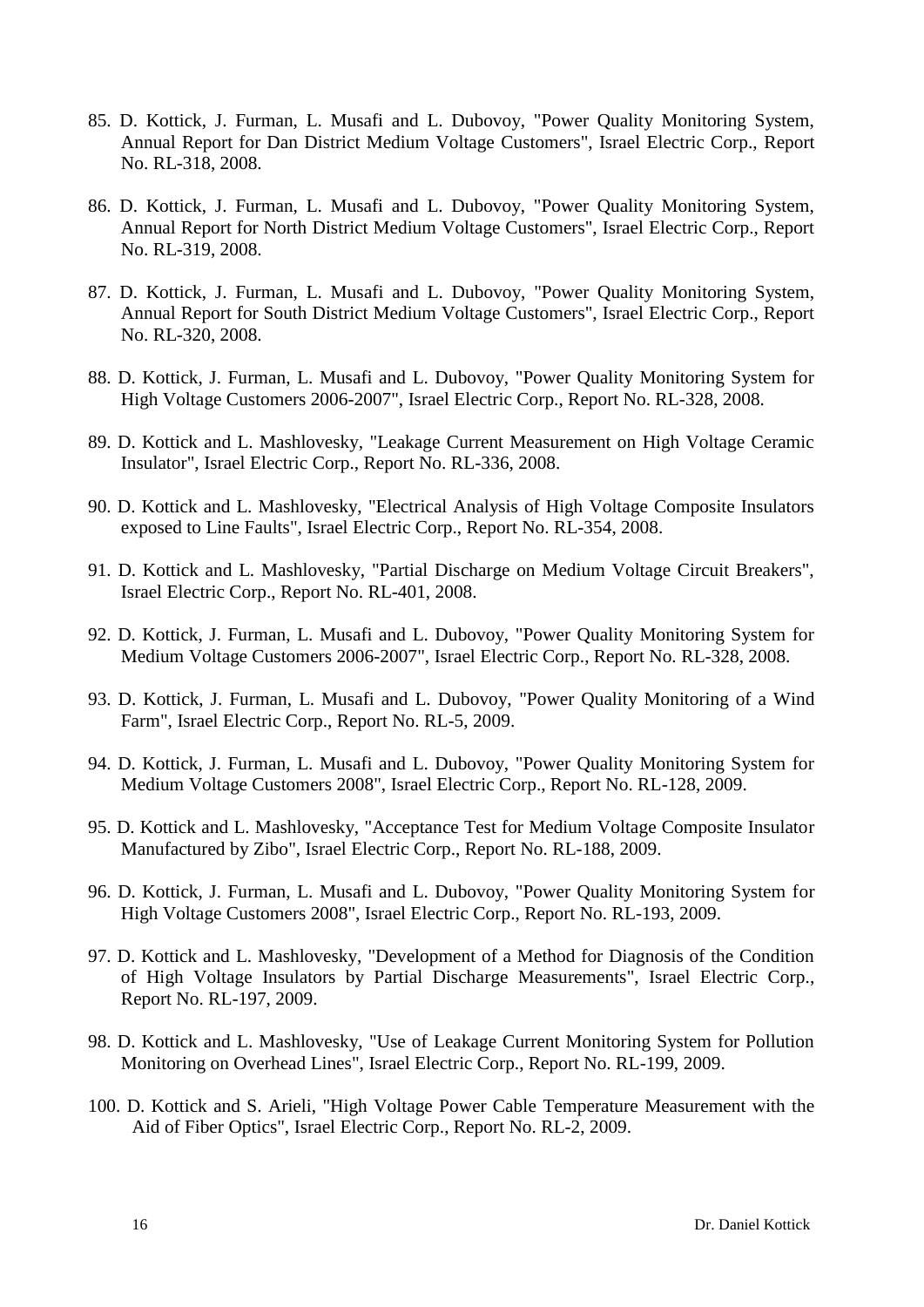- 101. Kottick and L. Mashlovesky, "Acceptance Test for Medium Voltage Fittings by Elba", Israel Electric Corp., Report No. RL-318, 2009.
- 102. D. Kottick and L. Mashlovesky, "Analysis of Faults of a 110kV Composite Insulator", Israel Electric Corp., Report No. RL-413, 2009.
- 103. D. Kottick, J. Furman and L. Dubovoy, "Power Quality Monitoring System for High Voltage Customers 2009", Israel Electric Corp., Report No. RL-37, 2010.
- 104. D. Kottick, J. Furman, L. Musafi and L. Dubovoy, "Power Quality Monitoring System for High Voltage Customers 2009", Israel Electric Corp., Report No. RL-194, 2010.
- 105. D. Kottick and L. Mashlovesky, "Partial Discharges and Leakage Currents on Clean Wet Composite High Voltage Insulators", Israel Electric Corp., Report No. RL-265, 2010.
- 106. D. Kottick and L. Mashlovesky, "Pollution Monitoring on Ceramic Insulators on High and Extra High Overhead Insulators", Israel Electric Corp., Report No. RL-279, 2010.
- 107. D. Kottick and L. Mashlovesky, "MDCL Analysis for Post Medium Voltage Composite Insulators by Tyco", Israel Electric Corp., Report No. RL-398, 2010.
- 108. D. Kottick, J. Furman and L. Dubovoy, "Power Quality Monitoring System for Medium Voltage Customers 2010", Israel Electric Corp., Report No. RL-44, 2011.
- 109. D. Kottick, J. Furman and L. Dubovoy, "Power Quality Monitoring for Light Rails", Israel Electric Corp., Report No. RL-119, 2011.
- 110. D. Kottick, J. Furman and L. Dubovoy, "Power Quality Monitoring System for High Voltage Customers 2010", Israel Electric Corp., Report No. RL-136, 2011.
- 111. D. Kottick, J. Furman and L. Dubovoy, "Power Quality Characterization of Three Low Voltage Customers", Israel Electric Corp., Report No. RL-234, 2011.
- 112. Kottick and L. Mashlovesky, "Sealing Test for Insulator Fittings", Israel Electric Corp., Report No. RL-285, 2011.
- 113. D. Kottick, J. Furman and L. Dubovoy, "The Influence of Power Quality Standard Updates on the Power quality Monitoring Results", Israel Electric Corp., Report No. RL-356, 2011.
- 114. D. Kottick and L. Mashlovesky, "On the Influence of Partial Discharges on Corona Measurements", Israel Electric Corp., Report No. RL-359, 2011.
- 115. D. Kottick and L. Mashlovesky, "Mechanical Acceptance Tests for Medium Voltage Composite Line Insulators", Israel Electric Corp., Report No. RL-201, 2011.
- 116. D. Kottick, J. Furman and L. Dubovoy, "PV Influence on Power Quality", Israel Electric Corp., Report No. RL-380, 2011.
- 117. D. Kottick and L. Mashlovesky, "Aging Evaluation of "Reliable" Composite High Voltage Insulators", Israel Electric Corp., Report No. RL-438, 2011.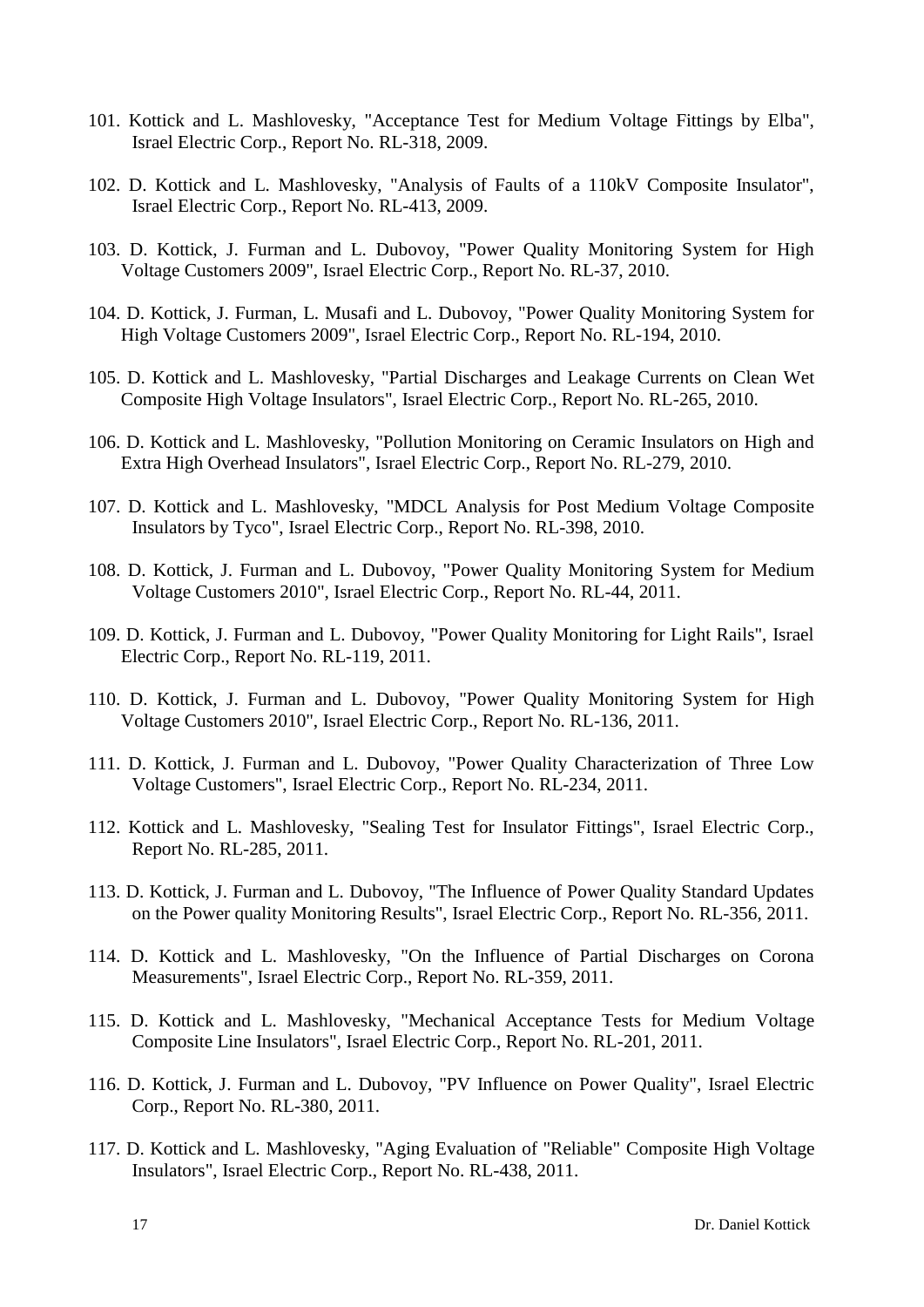- 118. D. Kottick, J. Furman and L. Dubovoy, "Power Quality Monitoring System for Medium Voltage Customers 2011", Israel Electric Corp., Report No. RL-29, 2012.
- 119. D. Kottick, J. Furman and L. Dubovoy, "Analysis of PV Influence on Power Quality", Israel Electric Corp., Report No. RL-52, 2012.
- 120. D. Kottick, J. Furman and L. Dubovoy, "On the Power Quality Standard Update", Israel Electric Corp., Report No. RL-53, 2012.
- 121. D. Kottick, J. Furman and L. Dubovoy, "Power Quality Monitoring System for High Voltage Customers 2011", Israel Electric Corp., Report No. RL-70, 2012.
- 122. D. Kottick, J. Furman and L. Dubovoy, "Power Quality Events 2011", Israel Electric Corp., Report No. RL-183, 2012.
- 123. D. Kottick and L. Mashlovesky, "Overhead High Voltage Ground Wire Currents", Israel Electric Corp., Report No. RL-237, 2011.
- 124. D. Kottick and L. Mashlovesky, "Operation Results Obtained from the Partial Discharge Monitoring System", Israel Electric Corp., Report No. RL-367, 2012.
- 125. D. Kottick and L. Mashlovesky, "Sensors for the Partial Discharge Monitoring System ", Israel Electric Corp., Report No. RL-385, 2012.
- 126. D. Kottick, J. Furman and L. Dubovoy, "Analysis of High Voltage PV Influence on Power Quality", Israel Electric Corp., Report No. RL-47, 2013.
- 127. D. Kottick and L. Mashlovesky, "Results obtained from the High Voltage Insulators Monitoring System", Israel Electric Corp., Report No. RL-75, 2013.
- 128. D. Kottick and L. Mashlovesky, "Development of a Method for Composite High Voltage Insulators Monitoring", Israel Electric Corp., Report No. RL-115, 2013.
- 129. D. Kottick, J. Furman and L. Dubovoy, "Power Quality Monitoring System for High Voltage Customers 2012", Israel Electric Corp., Report No. RL-158, 2013.
- 130. D. Kottick, J. Furman and L. Dubovoy, "Power Quality Monitoring System for Medium Voltage Customers 2012", Israel Electric Corp., Report No. RL-121, 2013.
- 131. D. Kottick, J. Furman and L. Dubovoy, "On the Correlation between Clouds and PV Power", Israel Electric Corp., Report No. RL-289, 2013.
- 132. D. Kottick, J. Furman and L. Dubovoy, "Power Quality at the Point of Common Coupling of a Private Electricity Producer", Israel Electric Corp., Report No. RL-304, 2013.
- 133. D. Kottick and L. Mashlovesky, "Aging Analysis of High Voltage Composite Insulators by Sefag and NGK", Israel Electric Corp., Report No. RL-259, 2013.